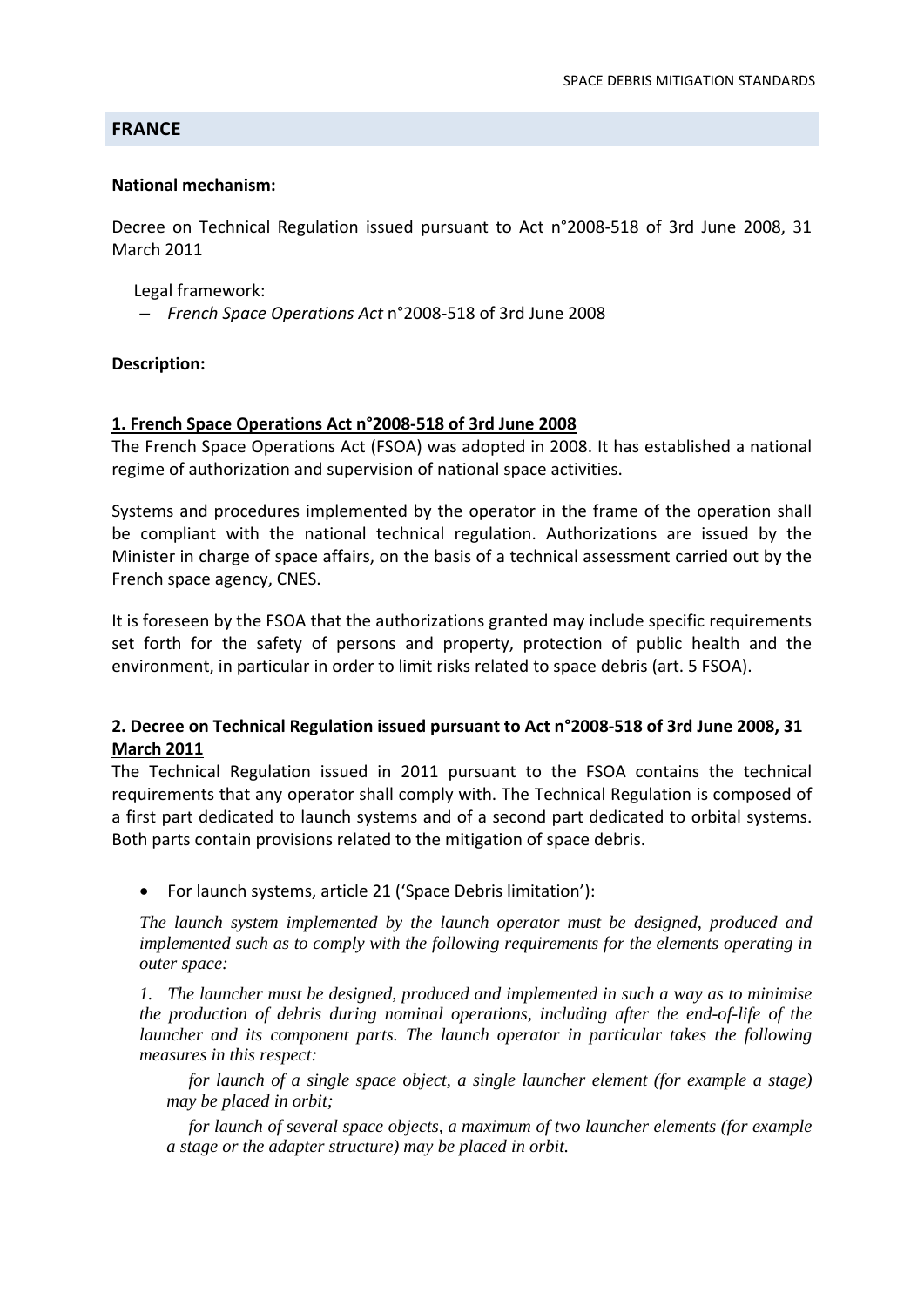*The above requirements do not apply:* 

*to pyrotechnic systems. The largest dimension of any products generated must be less than 1 mm;* 

*to solid propellant boosters. The size of any combustion debris generated in protected region B must be less than 1 mm. With regard to the design and operation of solid propellant boosters, the launch operator takes steps to avoid placing solid combustion products in long term orbit which could contaminate protected region A.* 

*2. The launcher must be designed, produced and implemented so that the debris produced in compliance with the requirements of the first paragraph above and which do manage to reach the surface of the Earth, constitute no excessive risk for individuals, property, public health or the environment, in particular as a result of environmental pollution by hazardous substances.* 

*3. The probability of occurrence of accidental break-up must be less than 10-3 until the endof-life of the space object. This calculation must include failure modes of propulsion and power systems, mechanisms and structures but does not take account of any external impacts.* 

*Intentional fragmentations of launcher elements are prohibited.* 

*4. The launcher must be designed, produced and implemented so that, following the disposal phase:* 

*all the on-board energy reserves are permanently depleted or placed in a state such that depletion of the on-board energy reserves is inevitable, or in such a condition that they entail no risk of generating debris;* 

*all the means for producing energy production means are permanently deactivated.* 

*5. The launcher must be designed, produced and implemented so that, after the end of the launch phase, its components placed in orbits passing through protected region A are deorbited by controlled atmospheric re-entry.* 

*If the impossibility of meeting this requirement can be duly proven, the launcher must be designed, produced and implemented so that its components are no longer present in protected region A twenty-five years after the end of the launch phase. This result is preferably achieved by uncontrolled atmospheric re-entry or, failing that by placing them to an orbit for which the perigee remains above protected region A for one hundred years following the end of the operation.* 

*6. The launcher must be designed, produced and implemented so that, after the end of the launch phase, its components stationed in an orbit in or passing through protected region B, are placed in an orbit which does not interfere with this region for more than one year. This orbit must be such that, under the effect of natural disturbances, the launcher or its components do not return to protected region B within one hundred years following the end of the operation.* 

*7. The probability of successfully completing the disposal manoeuvres mentioned in paragraphs 4, 5 and 6 above must be at least 0.9. This probability is evaluated for the total duration of the operation. Its calculation, carried out before the beginning of the space operation, must take account of all the systems, subsystems and equipment usable for these manoeuvres, their redundancy levels as applicable and their reliability, taking account of the effects of the ageing reached at the time for which their use is scheduled, along with the availability of the means and energy resources necessary for these manoeuvres.*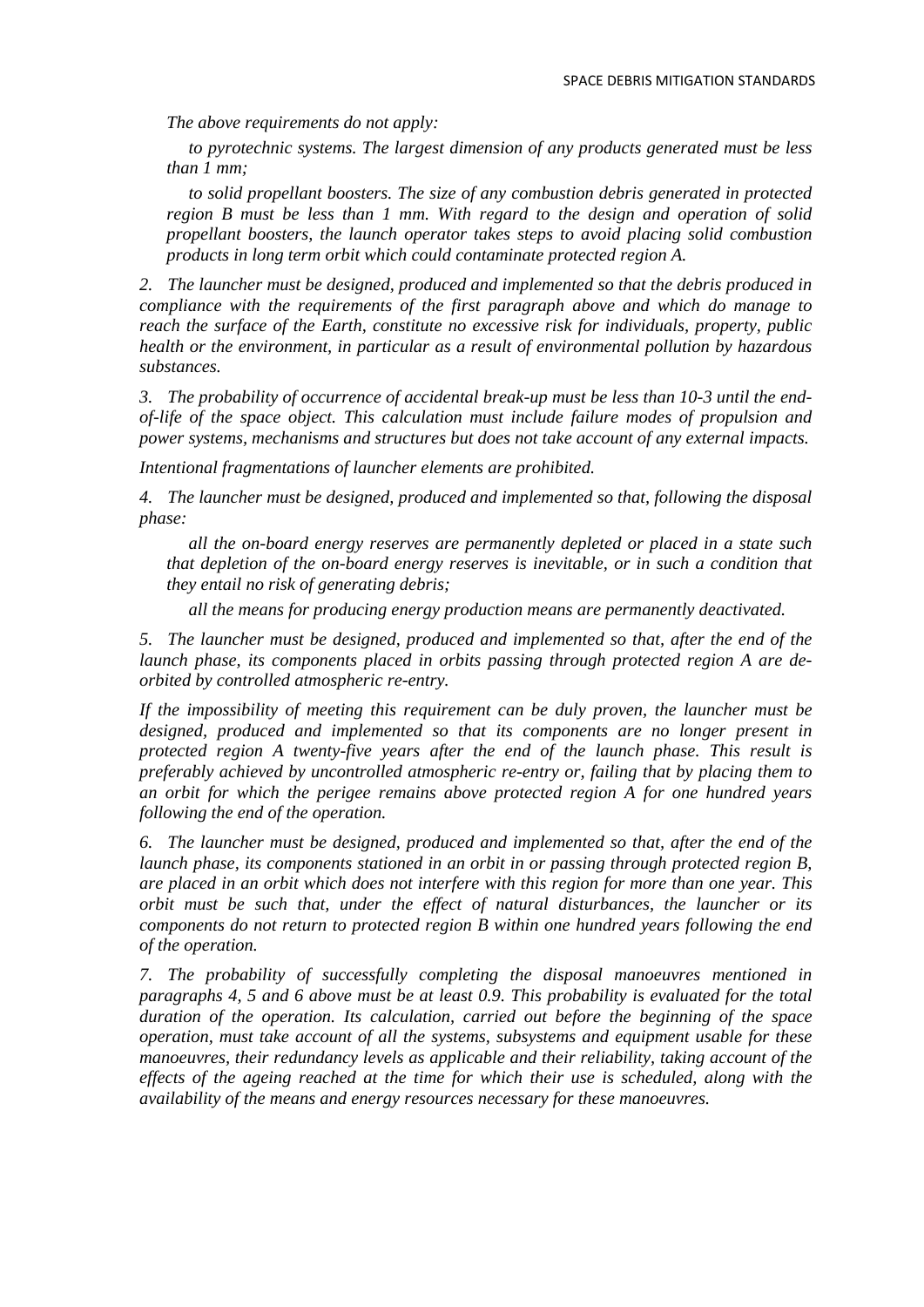• For orbital systems, article 40:

*The systems implemented by the operator must be designed, produced and implemented such as to comply with the following requirements:* 

*1.* The systems must be designed, produced and implemented so as to avoid generating *debris during nominal operations of the space object.* 

*The above requirement does not apply:* 

*to pyrotechnic systems. The largest dimension of any products they generate must however be less than 1 mm;* 

*to solid propellant boosters. The size of any combustion debris they generate in protected region B must however be less than 1 mm. With regard to the design and operation of solid propellant boosters, the operator implements measures allowing to avoid placing durably in orbit solid combustion products which could contaminate protected region A.* 

*2. The probability of occurrence of accidental break-up must be less than 10-3 until the end of life of the space object. This calculation must include failure modes of propulsion and power systems, mechanisms and structures, but does not take into account external impacts.* 

*If a situation leading to such a failure is detected, the operator must be able to schedule and implement corrective measures to prevent any break-up.* 

*3. The systems must be designed, produced and implemented so that, following the disposal phase:* 

*all the on-board energy reserves are permanently depleted or placed in such a condition that they entail no risk of generating debris,* 

*all the means for producing energy on-board are permanently deactivated.* 

*4. The systems must be designed, produced and implemented so that, once the space object has completed its operational phase in an orbit passing through protected region A, the space object is deorbited with controlled atmospheric re-entry.* 

*If the impossibility of meeting this requirement can be duly proven, it must be designed, produced and implemented so that it is no longer present in protected region A twenty-five years after the end of the operational phase. This result is preferably achieved by uncontrolled atmospheric re-entry or, failing that, by placing in a stable orbit for which the perigee remains above protected region A for one hundred years following the end of the operation.* 

*5. The space object must be designed, produced and implemented so that, once it has completed its operational phase in an orbit in or passing through protected region B, it is placed in an orbit which does not interfere with this region. This orbit must be such that, under the effect of natural disturbances, the object does not return to protected region B within one hundred years following the end of the operation.* 

*6. The probability of having sufficient energy resources to successfully carry out the disposal manoeuvres mentioned in paragraphs 3, 4 and 5 above must be at least 0.9.* 

*7. The operator must evaluate the probability of being able to successfully carry out the disposal manoeuvres mentioned in paragraphs 3, 4 and 5 above. This evaluation, which does not include the availability of energy resources, must be made by the operator for the total duration of the operation and take account of all systems, subsystems and equipment usable for these manoeuvres, their level of redundancy, if any, and their reliability, taking account of the effects of the ageing reached at the time they are scheduled to be carried out.*